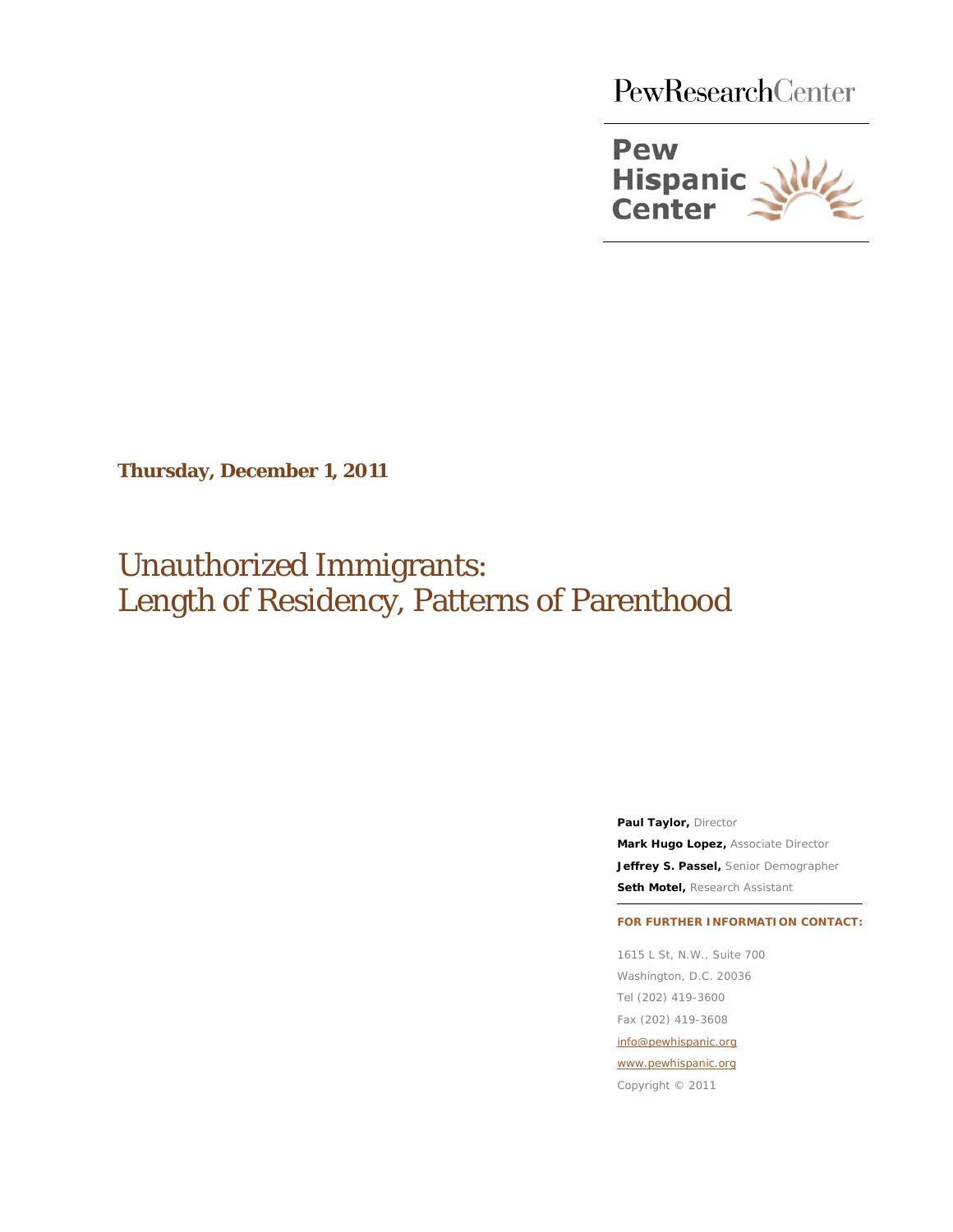#### **About the Pew Hispanic Center**

The Pew Hispanic Center is a nonpartisan research organization that seeks to improve public understanding of the diverse Hispanic population in the United States and to chronicle Latinos' growing impact on the nation. It does not take positions on policy issues. The Center is part of the Pew Research Center, a nonpartisan "fact tank" based in Washington, D.C., and it is funded by The Pew Charitable Trusts, a Philadelphia-based public charity. All of the Center's reports are available at www.pewhispanic.org.

The staff of the Pew Hispanic Center is:

*Paul Taylor, Director Rakesh Kochhar, Associate Director for Research Richard Fry, Senior Research Associate Gretchen Livingston, Senior Researcher Gabriel Velasco, Research Analyst Eileen Patten, Research Assistant*

*Mark Hugo Lopez, Associate Director Jeffrey S. Passel, Senior Demographer Ana Gonzalez-Barrera, Research Associate Seth Motel, Research Assistant Mary Seaborn, Administrative Manager*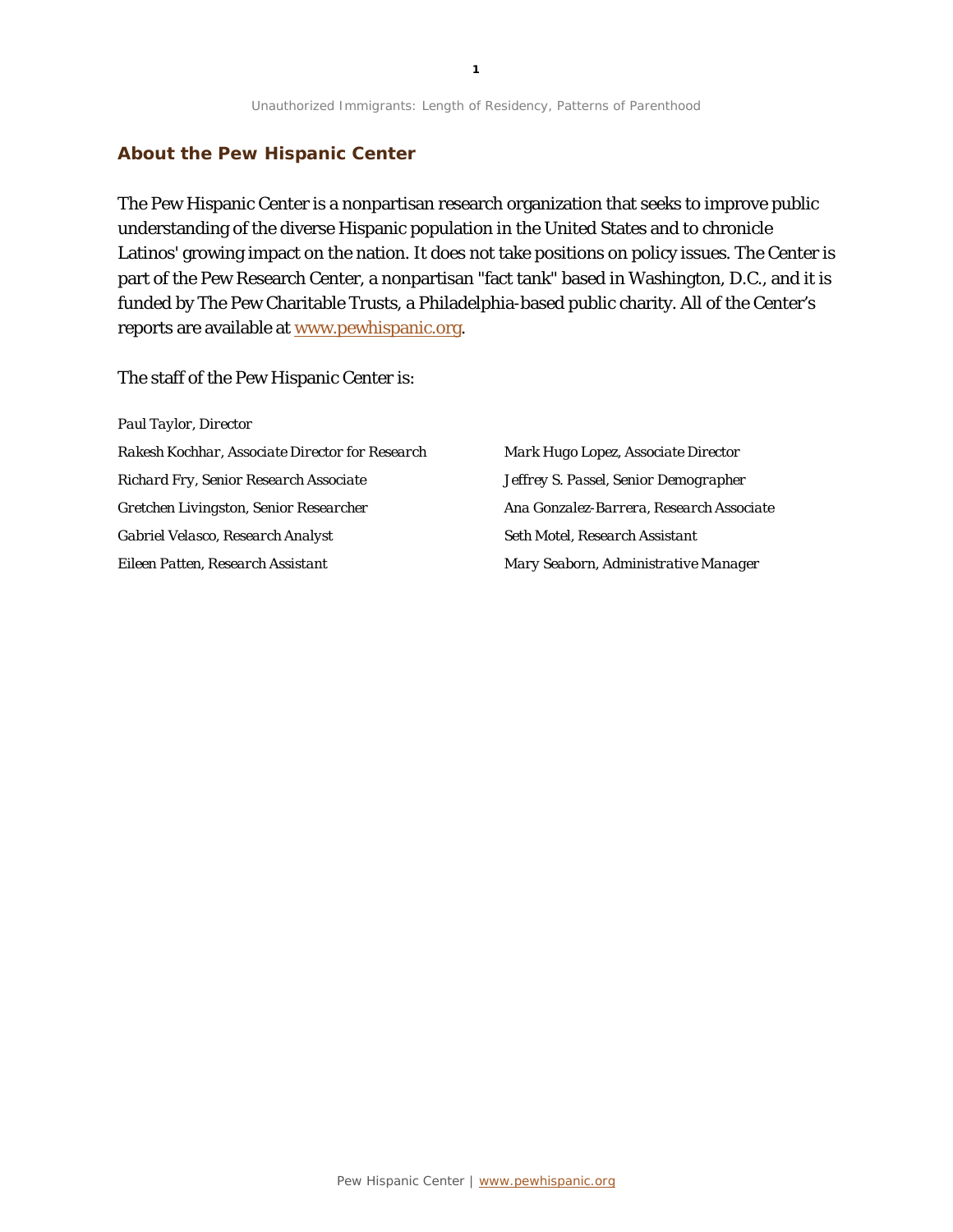#### **About this Report**

This report focuses on the unauthorized immigrant population in the United States. The Pew Hispanic Center estimates the unauthorized immigrant population using the "residual method," a well-developed and widely accepted technique that is based on official government data. For more details, see ["Unauthorized Immigrant Population: National and State Trends,](http://pewhispanic.org/reports/report.php?ReportID=133)  [2010"](http://pewhispanic.org/reports/report.php?ReportID=133) by Jeffrey Passel and D'Vera Cohn (2011).

In this report, data come mainly from the March 2010 Current Population Survey (CPS), conducted jointly by the U.S. Bureau of Labor Statistics and the Census Bureau. It is best known as the source for monthly unemployment statistics. Each March, the CPS sample size and questionnaire are expanded to produce additional data on the foreign-born population and other topics. The Pew Hispanic Center estimates make adjustments to the government data to compensate for undercounting of some groups, and therefore its population totals differ somewhat from the ones the government uses.

The report also uses the Pew Hispanic Center's 2010 National Survey of Latinos (NSL). The survey was conducted August 17 through September 19, 2010, among a randomly selected, nationally representative sample of 1,375 Latino adults. The survey was conducted in both English and Spanish on cellular as well as landline telephones. For more details on the 2010 NSL methodology, see ["Latinos and the 2010 Elections: Strong Support for Democrats; Weak](http://pewhispanic.org/reports/report.php?ReportID=127)  [Voter Motivation"](http://pewhispanic.org/reports/report.php?ReportID=127) by Mark Hugo Lopez (2010).

#### **A Note on Terminology**

The term "unauthorized immigrant" refers to immigrants who are in the United States illegally.

The terms "Latino" and "Hispanic" are used interchangeably in this report.

"Foreign born" refers to persons born outside of the United States, Puerto Rico or other U.S. territories to parents neither of whom was a U.S. citizen. "Native born" refers to persons who are U.S. citizens at birth, including those born in the United States, Puerto Rico or other U.S. territories and those born abroad to parents at least one of whom was a U.S. citizen.

The children of immigrant parents are native-born and foreign-born children under age 18 who have at least one parent that was born in another country. The children of U.S.-born parents are native-born children under age 18 who have two U.S.-born parents.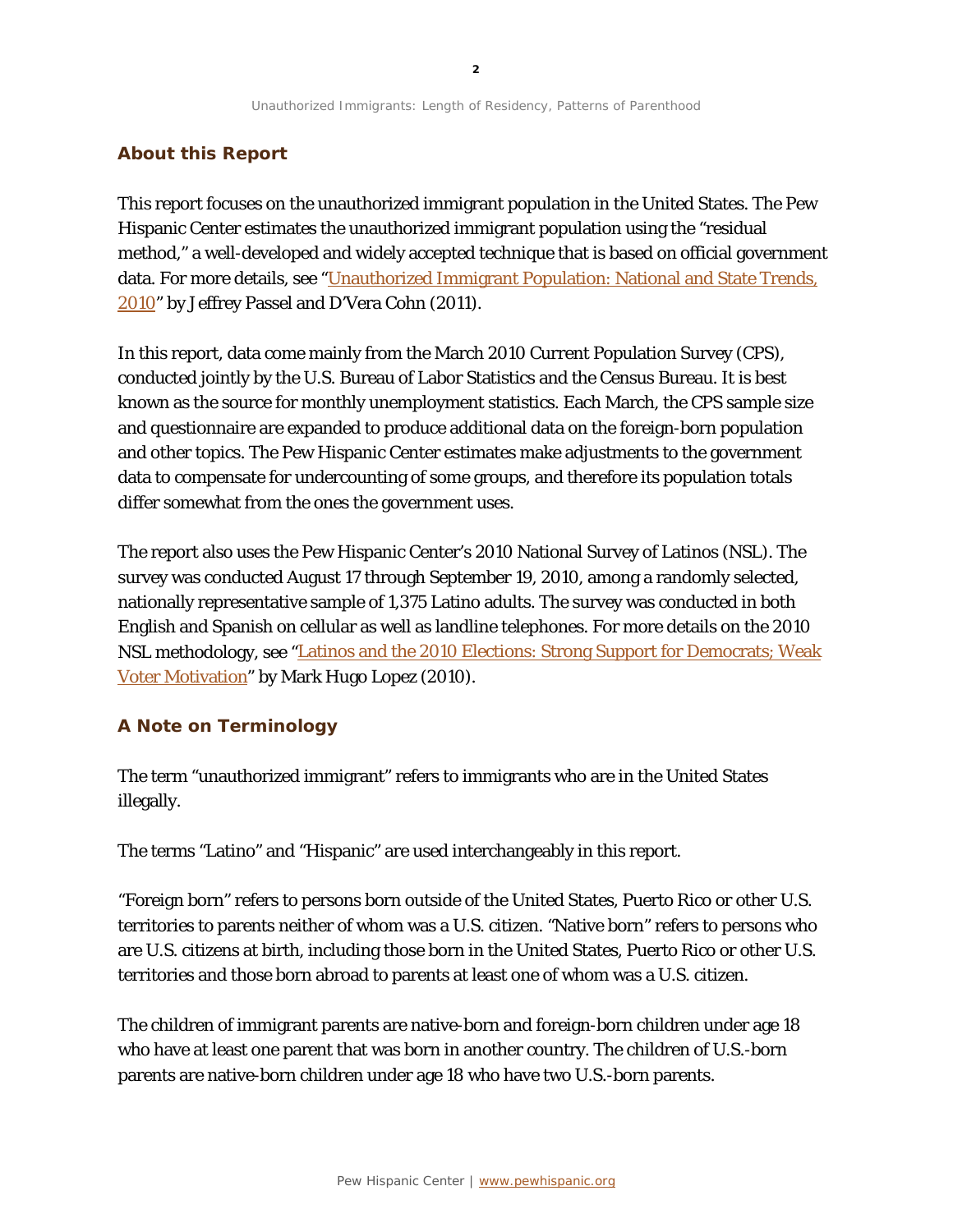# Unauthorized Immigrants: Length of Residency, Patterns of Parenthood

Nearly two-thirds of the 10.2 million unauthorized adult immigrants in the United States have lived in this country for at least 10 years and nearly half are parents of minor children, according to new estimates by the Pew Hispanic Center, a project of the Pew Research Center.

These estimates are based on data from the U.S. Census Bureau's March 2010 Current Population Survey, augmented with the Center's analysis of the demographic characteristics of the unauthorized immigrant population using a "residual estimation methodology"[1](#page-3-0) that the Center has employed for many years.

The characteristics of this population have become a source of renewed interest in the wake of former House Speaker Newt Gingrich's recent endorsement of a proposal to create a

l

### Figure 1 **Unauthorized Adults by Duration of Residence in the U.S., 2010**



Note: Based on adults age 18 and older at the time of the survey.

Source: Pew Hispanic Center tabulations of the augmented March 2010 Current Population Survey; data adjusted for survey omissions

PEW RESEARCH CENTER

path for unauthorized immigrants to gain legal status if they have lived in the country for a long period of time, have children in the U.S., pay taxes and belong to a church. Several of Gingrich's opponents for the Republican presidential nomination have criticized the proposal as a form of amnesty that would encourage more immigrants to come to the U.S. illegally.

The Pew Hispanic analysis finds that 35% of unauthorized adult immigrants have resided in the U.S. for 15 years or more; 28% for 10 to 14 years; 22% for 5 to 9 years; and 15% for less than five years.

<span id="page-3-0"></span><sup>1</sup> The "residual estimation methodology" is explained briefly in the Appendix and more fully in Jeffrey S. Passel and D'Vera Cohn (2011), "Unauthorized Immigrant Population: National and State Trends, 2010" at [http://pewhispanic.org/reports/report.php?ReportID=133.](http://pewhispanic.org/reports/report.php?ReportID=133)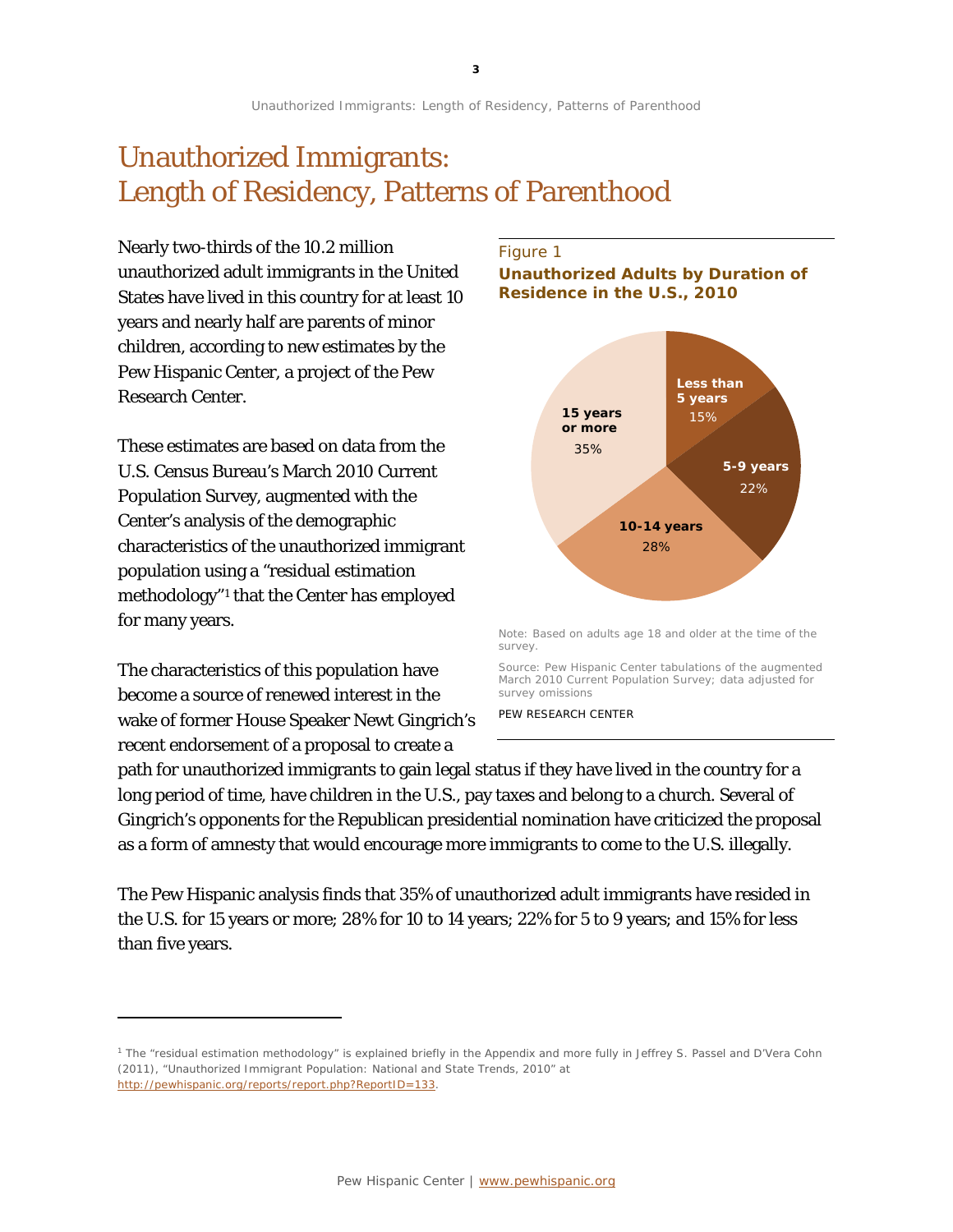The share that has been in the country at least 15 years has more than doubled since 2000, when about one-in-six (16%) unauthorized adult immigrants had lived here for that duration. By the same token, the share of unauthorized adult immigrants who have lived in the country for less than five years has fallen by half during this period—from 32% in 2000 to 15% in 2010.

The rising share of unauthorized immigrants who have been in the U.S. for a long duration reflects the fact that the sharpest growth in this population occurred during the late 1990s and early 2000s—and that the inflow has slowed down significantly in recent years, as the U.S. economy has sputtered and border enforcement has tightened. It also reflects the fact that relatively few long-duration unauthorized immigrants have returned to their countries of origin.

#### Figure 2

**Unauthorized Adults by Duration of Residence in U.S., 2000, 2005 and 2010** *(%)*



Note: Based on adults age 18 and older at the time of the survey. Percentages may not total 100% due to rounding Source: Pew Hispanic Center tabulations of augmented March Current Population Surveys; data adjusted for survey omissions PEW RESEARCH CENTER

**4**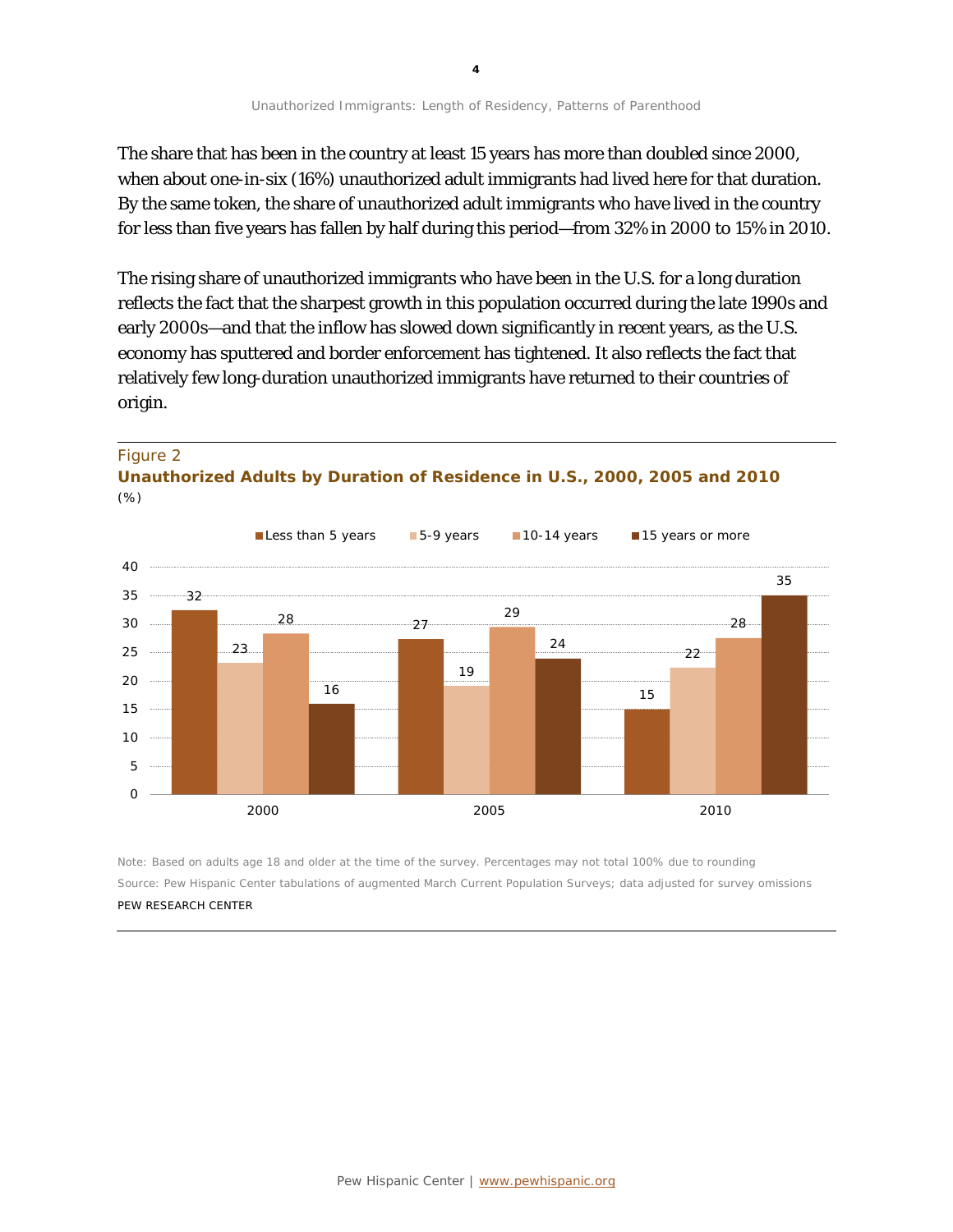## **Family Status**

The Pew Hispanic analysis also finds that nearly half (46%) of unauthorized adult immigrants today—about 4.7 million people—are parents of minor children. By contrast, just 38% of legal immigrant adults and 29% of U.S.-born adults are parents of minor children.

Much of this disparity results from the fact that unauthorized immigrants are younger than other groups of adults in the U.S. and more likely to be in their childbearing and child-rearing years. The median age of unauthorized immigrant adults is 36.2 years old, which is about a decade

1

#### Figure 3

### **Share of Adults Who Are Parents of Minor Children, by Family Status and Legal Status, 2010**



younger than the median age of legal immigrant adults (46.1) and U.S. native adults (46.5). The age variation accounts for 78% of the difference in the shares of unauthorized immigrants and U.S. natives who are parents.[2](#page-5-0)

Unauthorized immigrants make up 28% of the country's foreign-born population and 3.7% of the overall population. The Pew Hispanic Center estimates that a total of 11.2 million unauthorized immigrants, including people younger than 18, live in the U.S. This figure is lower than the 2007 peak of 12 million such immigrants. The recent decrease followed a twodecade period of growth, including a rise in the population from 8.4 million in 2000.

<span id="page-5-0"></span> $2$  Of the 17.9-percentage-point difference between the number of parents with children in these two groups, 13.9 percentage points can be attributed to differences in age structure between populations. This figure is calculated by using a demographic technique called "age standardization." See [Das Gupta \(1993\).](http://www.census.gov/popest/research/p23-186.pdf)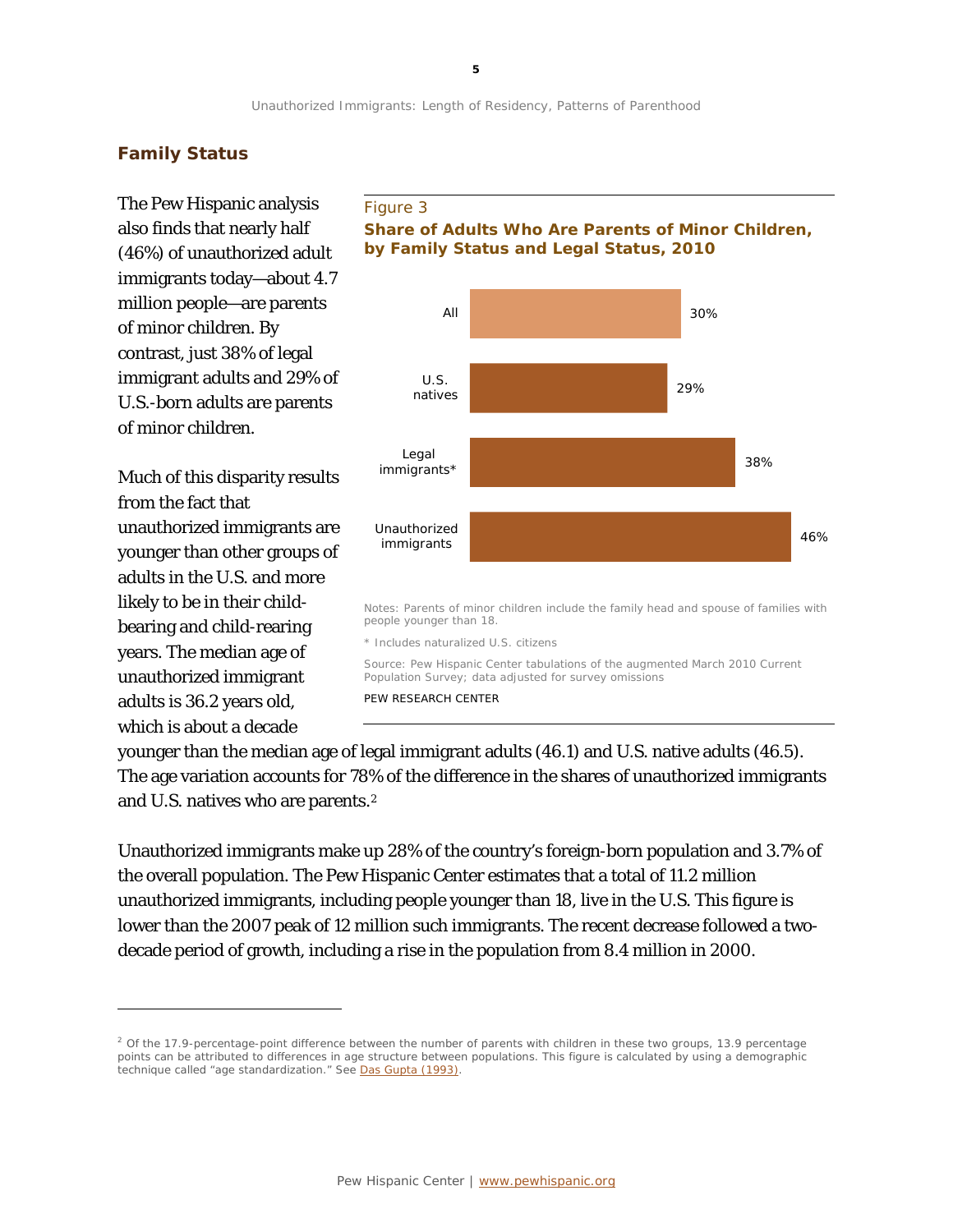The decrease has occurred in part because of reduced flows into the U.S. among Mexicans, who constitute 58%—or 6.5 million—of the unauthorized immigrant population. About 150,000 unauthorized immigrants from Mexico came annually to the U.S. from March 2007 to March 2009, down 70% from the annual rates during the first half of the decade. As for outflow, the number of Mexican migrants who voluntarily return to Mexico has stayed somewhat steady, but removals (deportations) are on the rise. There were [almost 390,000 removals](http://www.dhs.gov/files/statistics/publications/YrBk10En.shtm)  [\(deportations\) in fiscal 2010,](http://www.dhs.gov/files/statistics/publications/YrBk10En.shtm) or more than twice as many as in 2000, according to the Department of Homeland Security. About 73% of deportees in 2010 originally came from Mexico.

About 5 million unauthorized adult immigrants—49%—are in families with minor children.<sup>[3](#page-6-0)</sup> Along with the approximately 1 million unauthorized immigrants who are children, an additional 4.5 million people younger than 18 were born in the U.S. to at least one unauthorized immigrant parent. While the population of unauthorized immigrant children has decreased from a peak of 1.6 million in 2005, the number of U.S.-born children with at least one unauthorized immigrant parent has more than doubled since 2000.

Overall, at least 9 million people are in "mixed-status" families that include at least one unauthorized adult and at least one U.S.-born child. This makes up 54% of the 16.6 million people in families with at least one unauthorized immigrant. There are 400,000 unauthorized immigrant children in such families who have U.S.-born siblings.

1

<span id="page-6-0"></span><sup>&</sup>lt;sup>3</sup> "Families" are defined as adults age 18 and older who live with their minor children (i.e., younger than 18) and unmarried, "dependent" children younger than 25.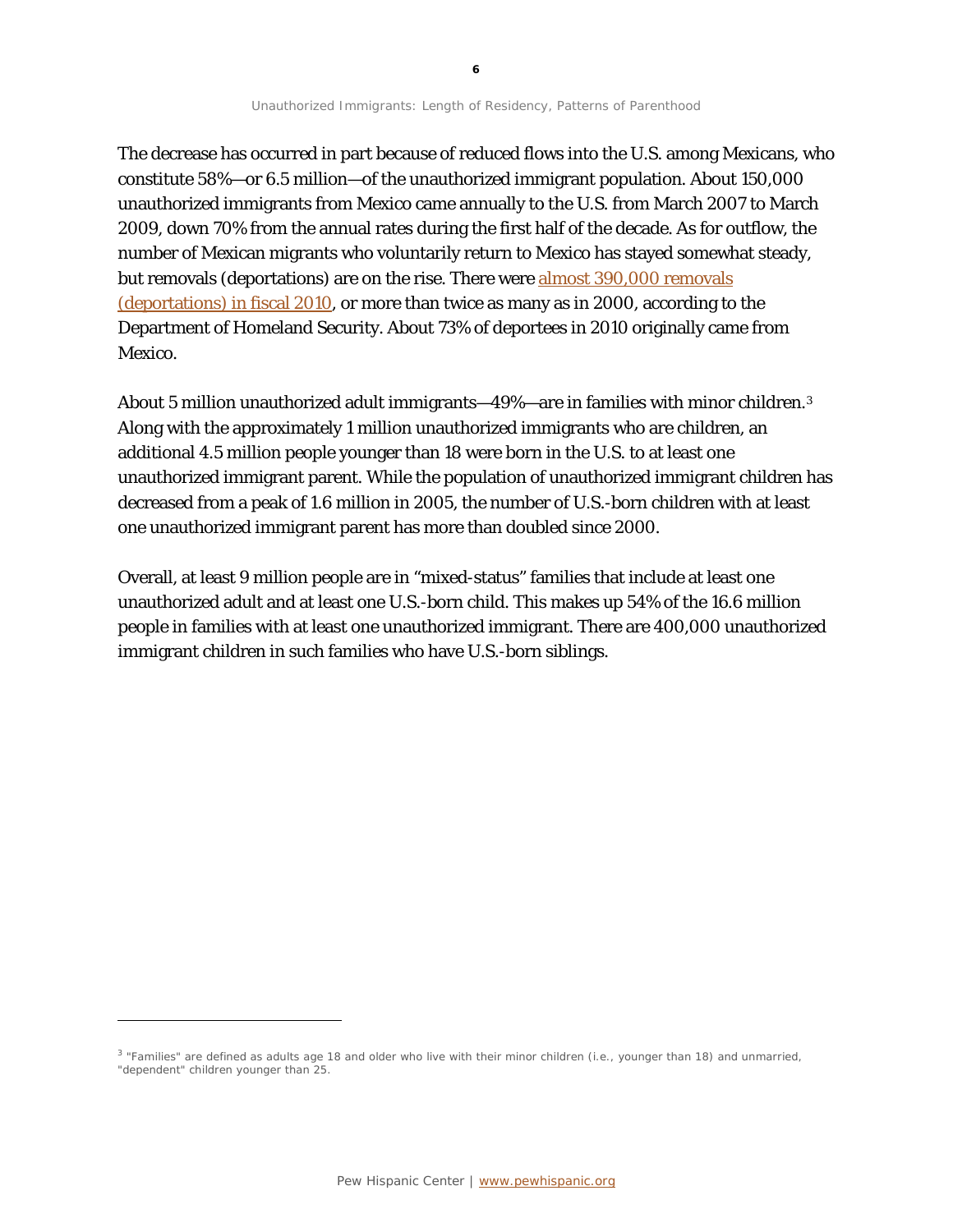#### **Attendance at Religious Services**

Additional details about the characteristics of Hispanic unauthorized immigrants—who comprise 81% of the unauthorized immigrant population—are available from the Pew Hispanic Center's 2010 National Survey of Latinos, a nationwide survey of more than 1,300 Hispanic adults conducted from August 17 through September 19, 2010. The survey includes responses from Hispanic adults who say they are neither U.S. citizens nor legal residents—a group which closely aligns with the unauthorized immigrant population.[4](#page-7-0)

According to the 2010 NSL, nearly four-in-ten (39%) Hispanic adults who are not citizens or legal permanent residents say they attend religious services weekly. An additional 23% say they attend services at least once or twice a month. And one-in-five (19%) say they attend services seldom or never.

1

#### Figure 4

**Attendance at Religious Services Among Hispanics Who Are Not Citizens and Not Legal Permanent Residents, 2010**



Source: 2010 Pew Hispanic Center National Survey of Latinos (N=263) PEW RESEARCH CENTER

<span id="page-7-0"></span><sup>4</sup> The Center's analyses of CPS data indicate that approximately 98% of Hispanic immigrants who are neither citizens nor legal residents are unauthorized immigrants [\(Livingston, 2009\)](http://pewhispanic.org/reports/report.php?ReportID=113).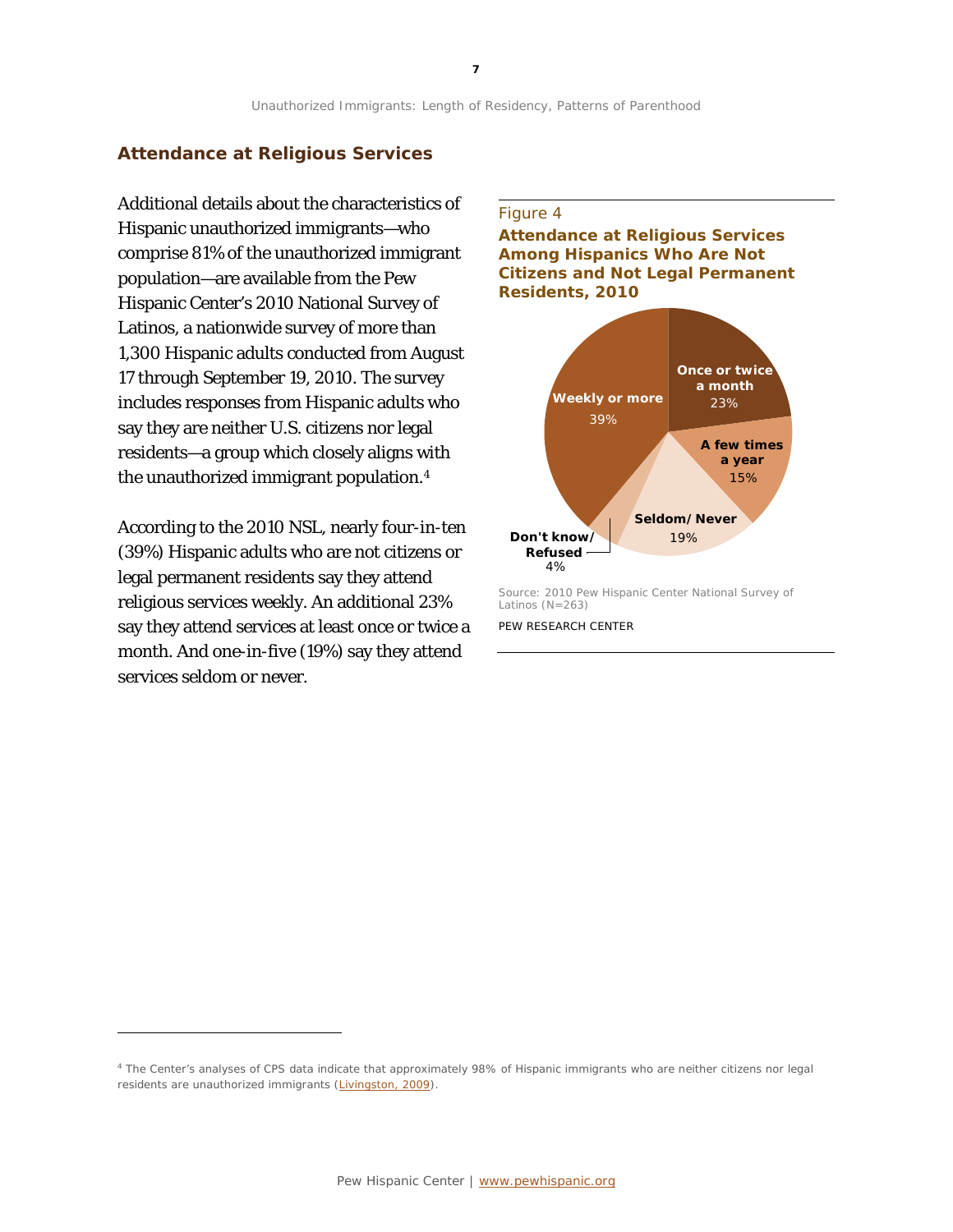*Attend religious services once a week or more*

Latinos who are not citizens or legal residents are not much different in how frequently they attend religious services when compared with other Latinos or the general U.S. population. Among foreignborn Latinos who are naturalized citizens or legal permanent residents, 45% attend religious services on at least a weekly basis. Among U.S.-born Latinos, 37% attend on at least a weekly basis. And among the general U.S. population, 38% attend religious services on at least a weekly basis.

#### Figure 5

### **Attendance at Religious Services by Citizenship and Legal Status, 2010**



Source: Pew Hispanic Center, 2010 National Survey of Latinos (N=1,375); Pew Research Center for the People & the Press and Pew Forum on Religion & Public Life, 2010 Annual Religion and Public Life Survey (N=3,003)

PEW RESEARCH CENTER

## **Public Opinion on Immigration Policy**

The 2010 NSL also explored public opinion among Latinos regarding immigration policy [\(Lopez, Morin](http://pewhispanic.org/reports/report.php?ReportID=128) and Taylor, 2010). According to the survey, Latinos who are not citizens or legal residents are supportive of a path to citizenship—91% favor providing a way for unauthorized immigrants to gain citizenship if they pay fines, have jobs and pass background checks. Among all Latinos, 86% support a path to citizenship for unauthorized immigrants, with these conditions. And among all Americans, 72% support a path to citizenship for unauthorized immigrants with these conditions [\(Pew Research Center for the People & the Press, 2011\)](http://www.people-press.org/2011/05/04/beyond-red-vs-blue-the-political-typology).

The 2010 NSL also found that among Latino adults who are not citizens or legal residents, 88% disapprove of workplace raids, 74% believe that the federal government should enforce the nation's immigration laws rather than local police, 71% disapprove of building more fences on the nation's borders, and nearly all (95%) disapprove of laws like Arizona's SB 1070 (Lopez, [Morin and Taylor, 2010\)](http://pewhispanic.org/reports/report.php?ReportID=128).

**8**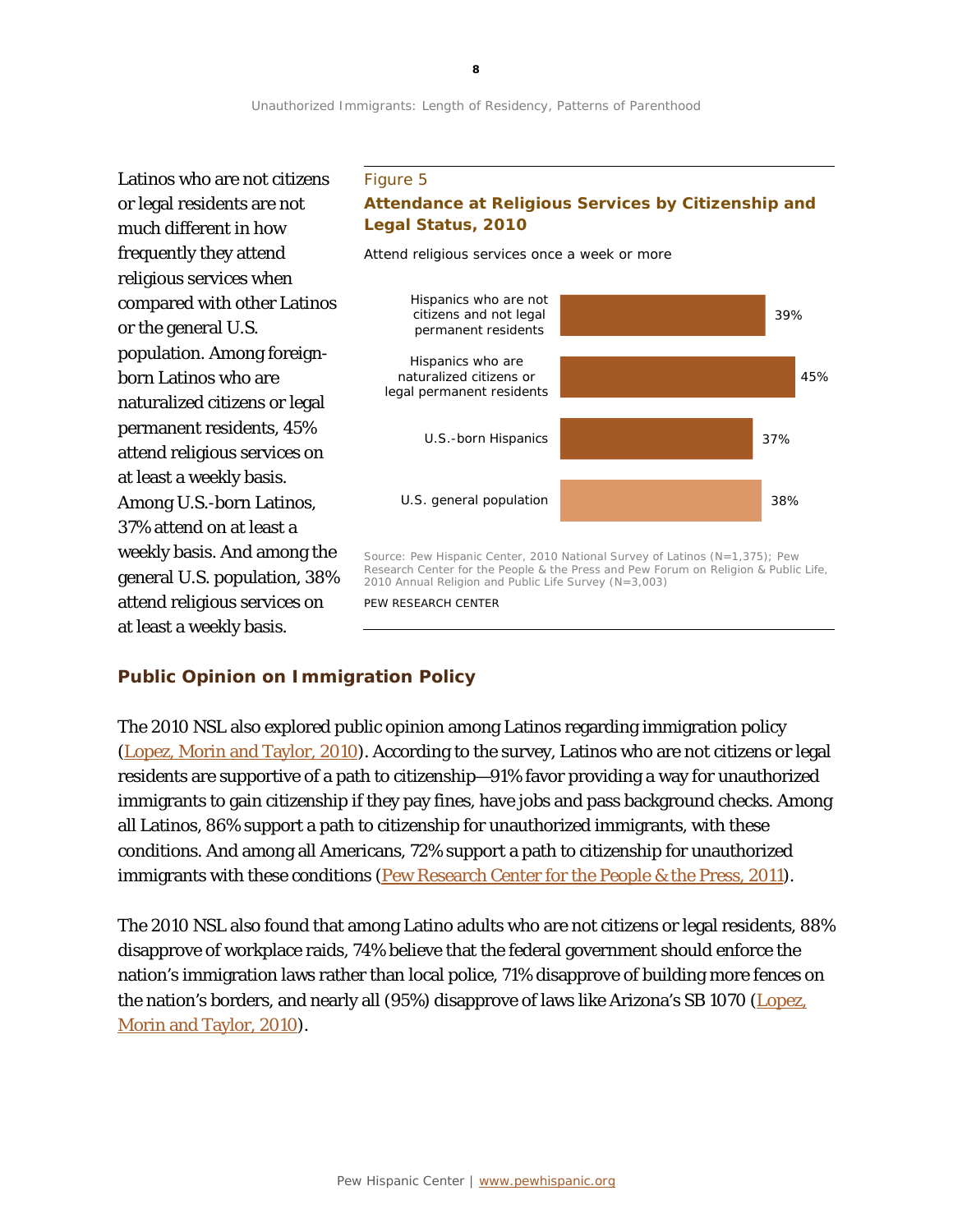### **REFERENCES**

- Bean, Frank D., R. Corona, R. Tuirán, and K. Woodrow-Lafield. 1998. "The Quantification of Migration Between Mexico and the United States," pp. 1-90 in *Migration Between Mexico and the United States, Binational Study, Vol. 1*. Mexico City and Washington, DC: Mexican Ministry of Foreign Affairs and U.S. Commission on Immigration Reform.
- Capps, Randolph, Leighton Ku, Michael Fix et al. 2002. *How Are Immigrants Faring After Welfare Reform? Preliminary Evidence from Los Angeles and New York City*. Final Report. Washington, DC: Urban Institute, March. <http://www.urban.org/url.cfm?ID=410426>
- Das Gupta, Prithwis. 1993. *Standardization and Decomposition of Rates: A User's Manual.* U.S. Census Bureau Current Population Reports, Series P23-186, U.S. Government Printing Office, Washington, DC. <http://www.census.gov/popest/research/p23-186.pdf>
- Livingston, Gretchen. 2009. *Hispanics, Health Insurance and Health Care Access*. Washington, DC: Pew Hispanic Center, September. <http://pewhispanic.org/reports/report.php?ReportID=113>
- Lopez, Mark Hugo. 2010. *Latinos and the 2010 Elections: Strong Support for Democrats; Weak Voter Motivation*. Washington, DC: Pew Hispanic Center, October. <http://pewhispanic.org/reports/report.php?ReportID=127>
- Lopez, Mark Hugo, Rich Morin and Paul Taylor. 2010. *Illegal Immigration Backlash Worries, Divides Latinos*. Washington, DC: Pew Hispanic Center, October. <http://pewhispanic.org/reports/report.php?ReportID=128>
- Marcelli, Enrico A. and Paul M. Ong. 2002. "2000 Census Coverage of Foreign-Born Mexicans in Los Angeles County: Implications for Demographic Analysis." Paper presented at the 2002 annual meeting of the Population Association of America, Atlanta, GA, May.
- Passel, Jeffrey S. 2007. *Unauthorized Migrants in the United States: Estimates, Methods, and Characteristics*. OECD Social, Employment and Migration Working Papers No. 57. Paris: OECD Working Party on Migration, September. <http://www.oecd.org/dataoecd/41/25/39264671.pdf>
- Passel, Jeffrey S. and D'Vera Cohn. 2011. *Unauthorized Immigrant Population: National and State Trends, 2010*. Washington, DC: Pew Hispanic Center, February. <http://pewhispanic.org/reports/report.php?ReportID=133>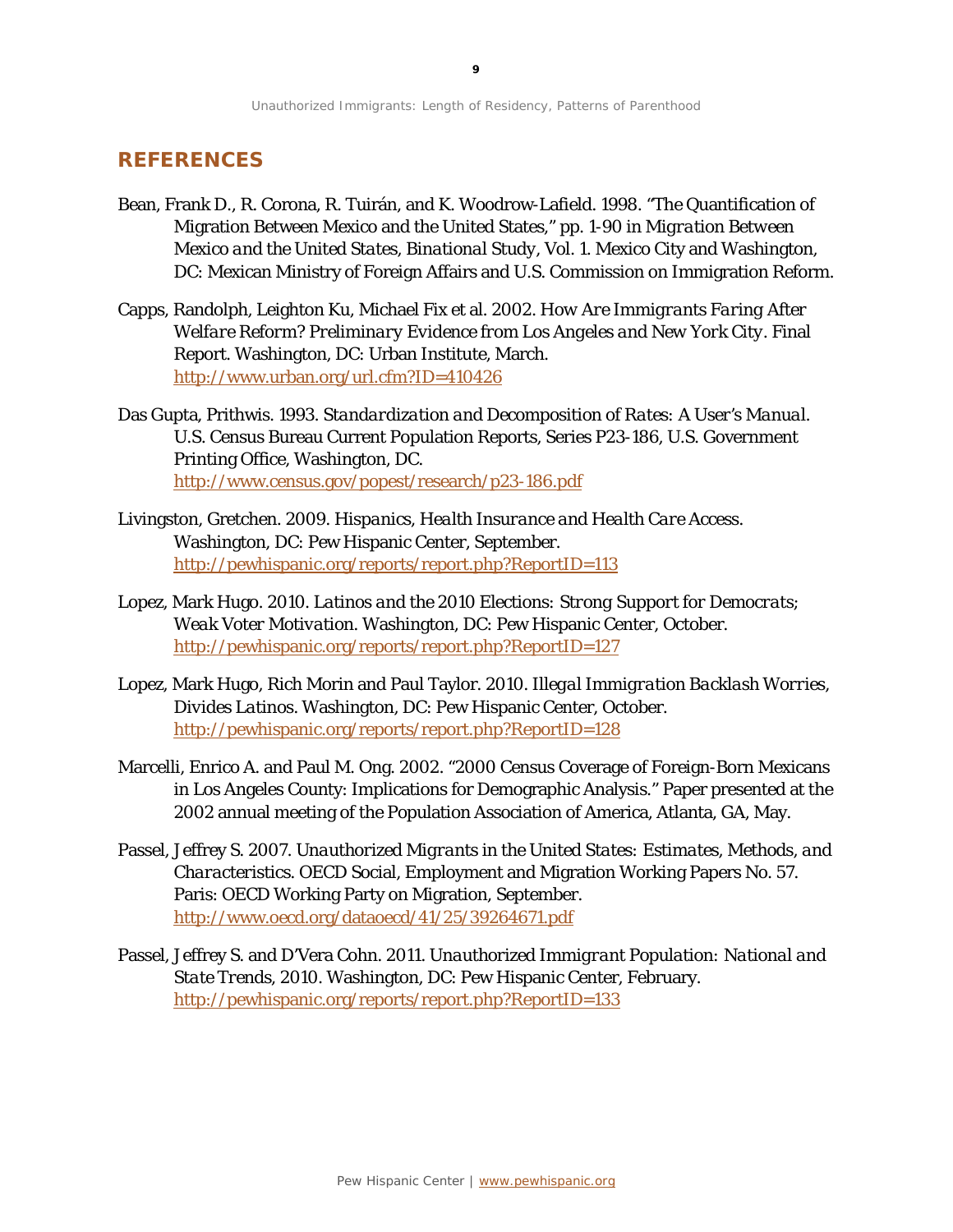- Passel, Jeffrey S. and D'Vera Cohn. 2010. *U.S. Unauthorized Immigration Flows Are Down Sharply Since Mid-Decade*. Washington, DC: Pew Hispanic Center, September. <http://pewhispanic.org/reports/report.php?ReportID=126>
- Passel, Jeffrey S. and Rebecca L. Clark. 1998. *Immigrants in New York: Their Legal Status, Incomes and Taxes*. Washington, DC: Urban Institute, April. <http://www.urban.org/url.cfm?ID=407432>
- Passel, Jeffrey S., Jennifer Van Hook, and Frank D. Bean. 2004. *Estimates of Legal and Unauthorized Foreign-born Population for the United States and Selected States, Based on Census 2000*. Report to the Census Bureau. Washington, DC: Urban Institute, June.
- Pew Research Center for the People & the Press. 2011. *Beyond Red vs. Blue: The Political Typology*. Washington, DC: May[. http://www.people-press.org/2011/05/04/beyond](http://www.people-press.org/2011/05/04/beyond-red-vs-blue-the-political-typology/)[red-vs-blue-the-political-typology/](http://www.people-press.org/2011/05/04/beyond-red-vs-blue-the-political-typology/)
- Pew Research Center for the People & the Press and Pew Forum on Religion & Public Life. 2010. *Few Say Religion Shapes Immigration, Environment Views; Religion and the Issues*. Washington, DC: September. [http://www.people-press.org/2010/09/17/few-say-religion-shapes-immigration](http://www.people-press.org/2010/09/17/few-say-religion-shapes-immigration-environment-views/)[environment-views/](http://www.people-press.org/2010/09/17/few-say-religion-shapes-immigration-environment-views/)
- U.S. Department of Homeland Security. 2011. *2010 Yearbook of Immigration Statistics*. Tables 36 and 38, especially. Washington, DC: Office of Immigration Statistics, Department of Homeland Security. <http://www.dhs.gov/files/statistics/publications/yearbook.shtm>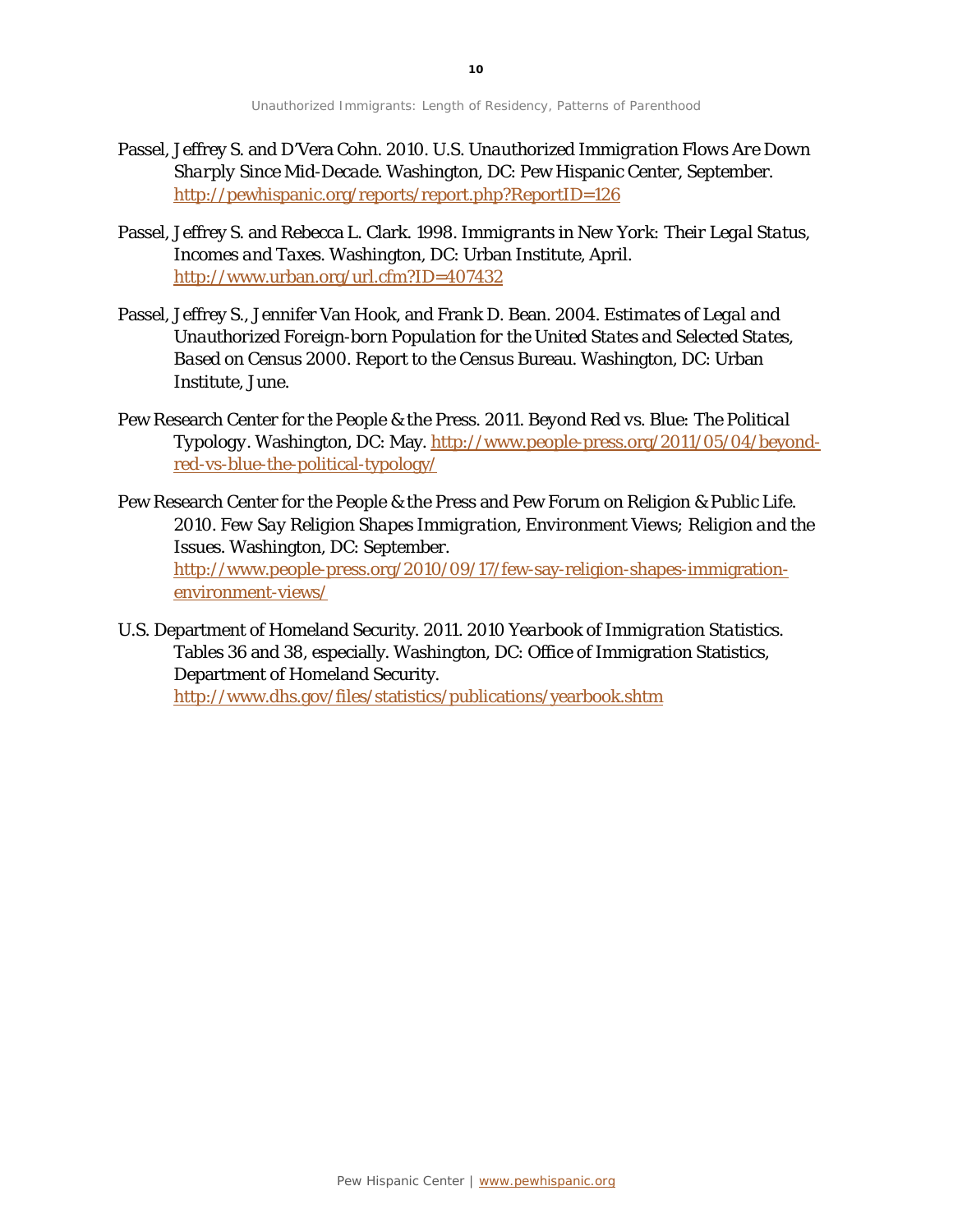# **Appendix A: Tables**

#### Appendix Table 1

#### **Attendance at Religious Services by Citizenship and Legal Status, 2010** *(%)*

|                       | <b>Hispanics</b> |                                               |                                                       |                       |              |
|-----------------------|------------------|-----------------------------------------------|-------------------------------------------------------|-----------------------|--------------|
|                       |                  | Foreign born                                  |                                                       |                       | U.S. general |
|                       | All              | Not citizen or<br>legal permanent<br>resident | Naturalized citizen<br>or legal permanent<br>resident | <b>Native</b><br>born | population   |
| Weekly or more        | 40               | 39                                            | 45                                                    | 37                    | 38           |
| Once or twice a month | 19               | 23                                            | 19                                                    |                       | 14           |
| A few times a year    | 20               | 15                                            | 17                                                    | 25                    | 20           |
| Seldom/Never          | 20               | 19                                            | 18                                                    |                       | 26           |
| Don't know/Refused    |                  | 4                                             |                                                       |                       |              |

Note: Based on adults age 18 and older at the time of the survey. Percentages may not total 100% due to rounding.

Source: Pew Hispanic Center, 2010 National Survey of Latinos (n=1,375); Pew Research Center for the People & the Press and Pew Forum on Religion & Public Life, 2010 Annual Religion and Public Life Survey (n=3,003)

#### PEW RESEARCH CENTER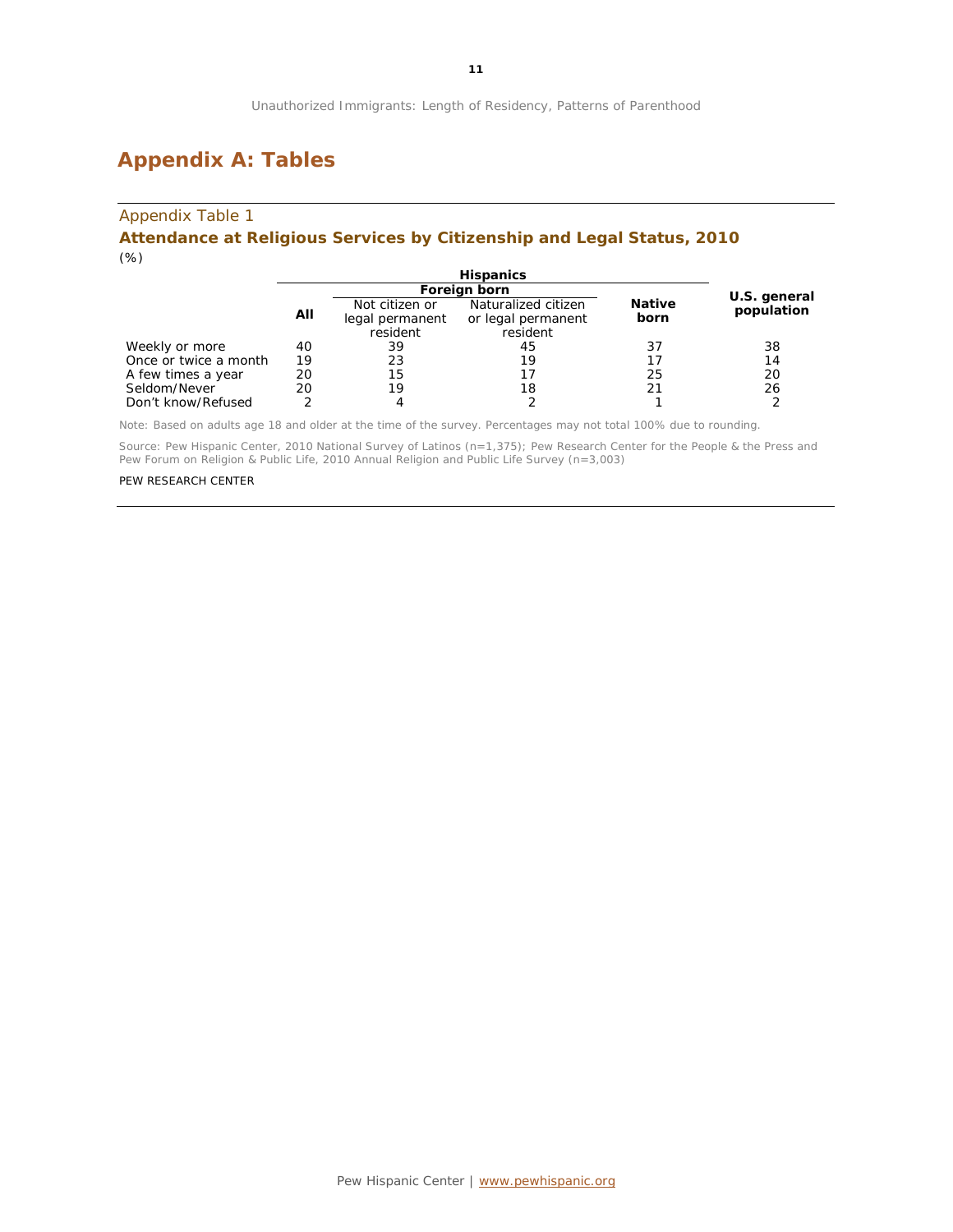# **Appendix B: Methodology**

#### **Unauthorized Immigrants—Overview**

The data presented in this report on unauthorized and legal immigrants were developed with essentially the same methods used for previous reports (Passel and Cohn 2011, 2010). The estimates use a multistage estimation process, principally using March Supplements to the Current Population Survey (CPS). The CPS is a monthly survey of about 55,000 households conducted by the Census Bureau for the U.S. Bureau of Labor Statistics; the sample is expanded to about 80,000 households for the March supplement.

The first stage in the estimation process uses CPS data as a basis for estimating the number of legal and unauthorized immigrants included in the survey and the total number in the country using a residual estimation methodology. This method compares an estimate of the number of immigrants residing legally in the country with the total number in the CPS; the difference is assumed to be the number of unauthorized immigrants in the CPS. The legal resident immigrant population is estimated by applying demographic methods to counts of legal admissions covering the period from 1980 to the present, which are obtained from the Department of Homeland Security's Office of Immigration Statistics and its predecessor at the Immigration and Naturalization Service. The initial estimates here are calculated separately for age-gender groups in six states (California, Texas, Florida, New York, Illinois and New Jersey) and the balance of the country; within these areas, the estimates are further subdivided into immigrant populations from 35 countries or groups of countries by period of arrival in the United States. Variants of the residual method have been widely used and are generally accepted as the best current estimates. For more details, see Passel and Cohn 2010 and Passel 2007.

Then, having estimated the number of legal and unauthorized immigrants in the March CPS Supplements, we assign individual foreign-born respondents in the survey a specific status (one option being unauthorized immigrant) based on the individual's demographic, social, economic, geographic and family characteristics. The data and methods for the overall process were developed initially at the Urban Institute by Passel and Clark (especially 1998) and were extended by work of Passel, Van Hook and Bean (2004) and by subsequent work at the Pew Hispanic Center.

The final step adjusts the estimates of legal and unauthorized immigrants counted in the survey for omissions. The basic information on coverage is drawn principally from